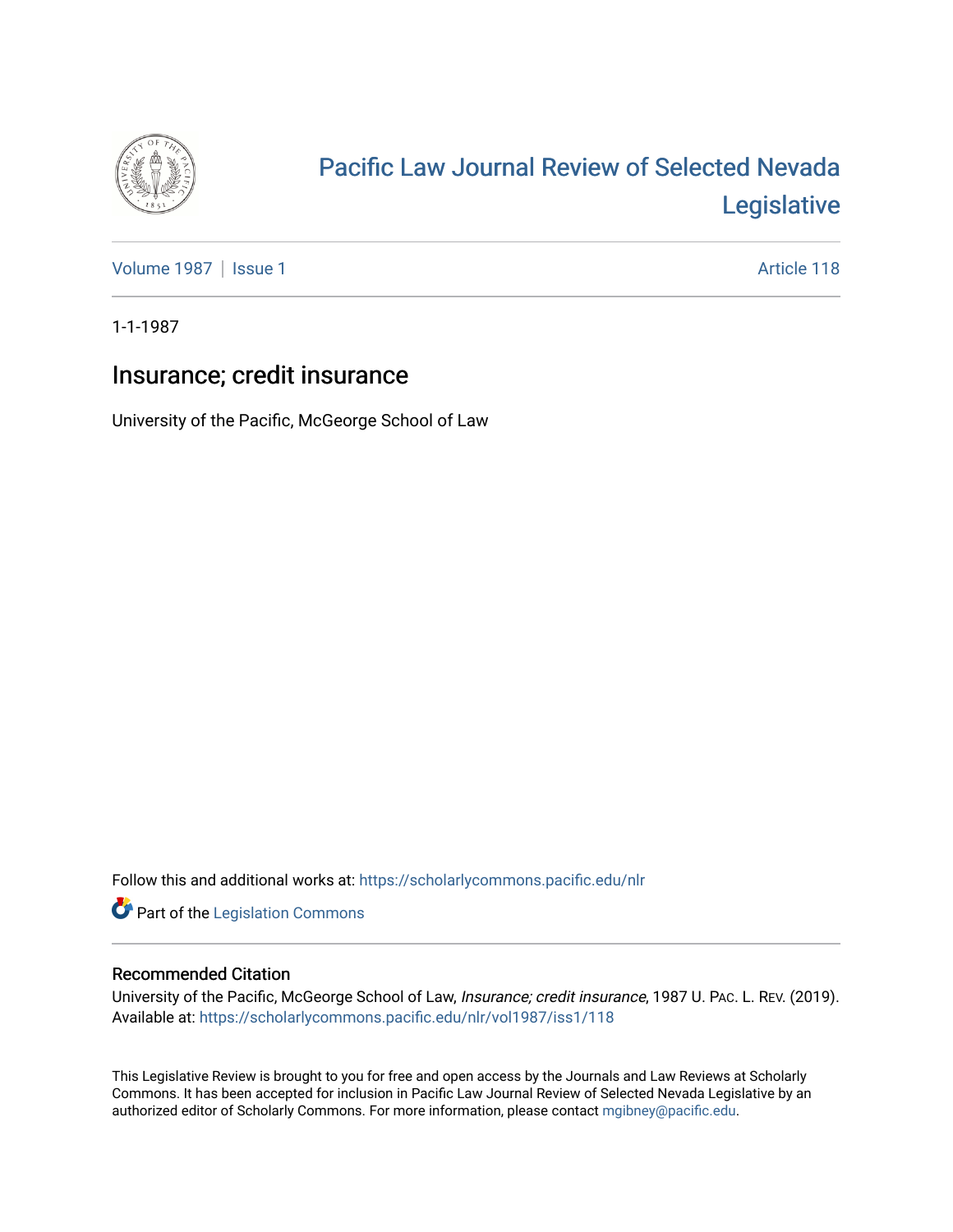#### **Insurance; credit insurance**

NEv. REv. STAT. § 690A.020 (repealed); § 690A.\_ (new); §§ 675.300, 683A.110, 683A.260, 687B.122, 690A.010, 690A.030, 690A.040, 690A.050, 690A.060, 690A.070, 690A.080, 690A.090, 690A.100, 690A.110, 690A.120, 690A.l30, 690A.140 (amended). SB 371 (Committee on Commerce and Labor); 1987 STAT. Ch 818

Chapter 818 regulates credit insurance<sup>1</sup> by providing a more comprehensive and standardized framework for the credit insurance industry.<sup>2</sup> Chapter 818 sets limits on the maximum rates<sup>3</sup> for credit life, $4$  credit disability<sup>5</sup> and involuntary unemployment insurance premiums.6 Additionally, Chapter 818 prohibits insurers from paying producers7 compensation8 in excess of forty percent of the established maximum premium.<sup>9</sup> Under Chapter 818 the commissioner<sup>10</sup> has authority to approve a higher premium and a higher rate of compensation.<sup>11</sup>

Chapter 818 also requires insurers to file formulas for refunds<sup>12</sup> with the commissioner for approval.<sup>13</sup> Moreover, Chapter 818 pro-

1. *Compare* 1987 Nev. Stat. ch. 818, sec. 9, at \_\_ (enacting NEV. REV. STAT. § 690A.\_\_) (defines credit insurance as credit life, credit disability, involuntary unemployment and any other similar form of insurance) *with* 1971 Nev. Stat. ch. 21, sec. 523, at 1771 (enacting NEv. REv. STAT. § 690A.020) (prior law did not have a seperate definition for credit insurance). Chapter 818 also expands the definitions of credit health and credit life insurance. 1987 Nev. Stat. ch. 818, sees. 8, 10, at\_ (enacting NEV. REv. STAT. § 690A.-). *See also id.* sec. 50, at \_\_\_ (repealing NEV. REV. STAT. § 690A.020).

2. 1987 Nev. Stat. ch. 818, secs. 1-50, at \_\_ (enacting NEV. REV. STAT. § 690A...........).

3. *Id.* sec. 26, at \_\_\_ (enacting NEV. REV. STAT. § 690A.........) (the commissioner may approve a higher rate for a nonstandard class of risk).

4. *Id.* sec. 27, at  $\equiv$  (tables to determine maximum credit life rates).

*5. /d.* sec. 28, at \_ (tables to determine credit disability rates). *See also id.* sec. 8, at \_\_ (definition of credit disability insurance).

6. *Id.* sec. 29, at  $\mu$  (single premium maximum rate is \$2 for \$100 of insurance; group rate may be graduated). *See also id.* sec. 15, at \_\_ (definition of involuntary unemployment insurance).

7. *Id.* sec. 20, at \_\_ (definition of producer).

8. *Id.* sec. 6, at \_\_ (definition of compensation).

9. *Id.* sec. 31, at \_\_\_ (net charge for premiums).

10. NEV. REV. STAT. § 679A.060 (definition of commissioner).

11. *Id.* secs. 26, 31, at \_\_\_ (insurers must file statistical information justifying the higher rate).

12. A refund is required when insurance is terminated before the scheduled maturity date of the indebtedness. NEv. REv. STAT. § 690A.090 (amended by 1987 Nev. Stat. ch. 818, sec. 43, at  $\Box$ ).<br>
13. *Id.* sec. 32, at  $\Box$ . A formula for a refund specified in a policy is acceptable if it is  $Id$ . Sec. 32, at  $\Box$ . A formula for a refund specified in a policy is acceptable if it

has been filed, acknowledged and not disapproved by the commissioner. Id.

*Review of Selected Nevada Legislation* 165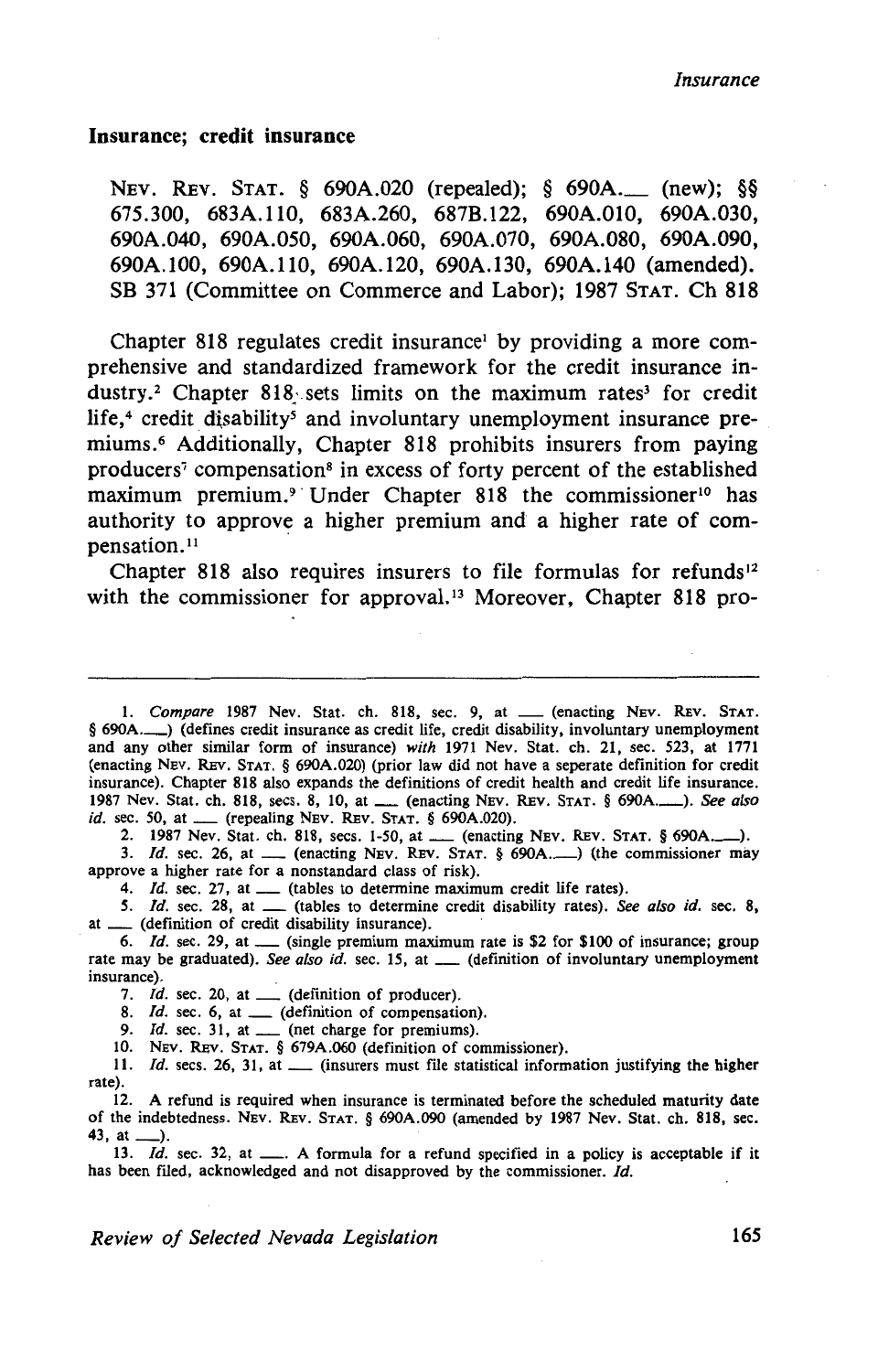### *Insurance*

vides two acceptable formulas for refunds<sup>14</sup> and gives insurers the option to calculate refunds on a daily basis or a monthly basis.<sup>15</sup> Under Chapter 818 credit insurance generally may not contain restrictions based upon the debtor's age.<sup>16</sup> Additionally, Chapter 818 establishes procedures for insurers to void the policy based upon a fraudulent misstatement of age<sup>17</sup> or upon insurer error.<sup>18</sup>

Under existing law, the amount of credit life insurance sold to a debtor could not exceed the scheduled indebtedness<sup>19</sup> or the amount of the unpaid indebtedness.<sup>20</sup> Chapter 818 allows an additional reasonable amount of insurance for delinquencies.<sup>21</sup> Further, if the indebtedness is repayable in equal installments, Chapter 818 provides that the amount of insurance follow a schedule of insurance. 22 Under existing law periodic indemnity payments of credit health insurance cannot exceed the aggregate of the unpaid installments of the indebtedness.23 Chapter 818 extends this requirement to include payments of involuntary unemployment insurance.<sup>24</sup>

Existing law prohibits certain types of rebates<sup>25</sup> and other induce-

17. *Id.* sec. 30, at  $\qquad$  (enacting NEV. REV. STAT. § 690A...) (may be challenged within 60 days if the statement is in a written instrument signed by debtor and a copy of the statement has been given to the debtor).

18. *Id.* (if the insurer takes action within 60 days it may terminate coverage unless debtor has been disabled, involuntarily unemployed or has died).

19.  $Id.$  sec. 14, at  $\_\_\_\_\$  (definition of indebtedness).

20. NEv. REv. STAT. § 690A.040 (amended by 1987 Nev. Stat. ch. 818, sec. 38, at\_). If the indebtedness is repayable in equal installments the amount of insurance can not exceed either the scheduled or unpaid amount of indebtedness. Id.

er the scheduled or unpaid amount of indebtedness. *Id.*<br>21. 1987 Nev. Stat. ch. 818, sec. 38, at <u>...</u> (amending NEV. REV. STAT. § 690A.040).<br>22. *Id.* The amount of insurance is limited to the amount required to liquidat

indebtedness less any unearned interest or finance charge and an amount to cover delinquencies. In the alternative, insurance may be written which will decrease with the indebtedness and never exceed the indebtedness or a level term plan of insurance may be issued not to exceed the actual term of indebtedness. Id.

23. NEV. REv. STAT. § 690A.050 (amended by 1987 Nev. Stat. ch. 818, sec. 39, at\_) (and the payments cannot exceed the original indebtedness divided by the number of periodic installments).

24. 1987 Nev. Stat. ch. 818, sec. 39, at \_\_ (enacting NEV. REV. STAT. § 690A........).

25. NEv. REv. STAT. § 686A.ll0 (rebates of any premium payable on the contract or advantages on the dividend).

<sup>14.</sup> *Id.* sec. 32, at \_\_\_. A single premium policy must use the "sum-of-the-digits" formula. *Id.* For other than single premium policies the refund must equal the prorated unearned gross premium. Id.

<sup>15.</sup> *Id.* When calculating on an approximate daily basis all months will have 30 days. *Id.* No charge may be made for periods of less than 16 days, but for periods over 16 days a full month's charge may be assessed. Id.

<sup>16. 1987</sup> Nev. Stat. ch. 818, sec. 30, at \_\_\_ (enacting Nev. Rev. STAT. § 690A...........) (age may not be used to terminate existing coverage, but may be used to deny initial coverage, if the debtor is over 66 years or will attain the age of 70 prior to the maturity of the indebtedness). *Compare id.* sec. 12, at \_\_ (enacting NEV. REV. STAT. § 690A.\_\_) (definition of debtor) *with* 1971 Nev. Stat. ch. 21, sec. 523, at 1771. *See also* 1987 Nev. Stat. ch. 818, sec. 50, at (repealing NEV. REv. STAT. § 690A.020).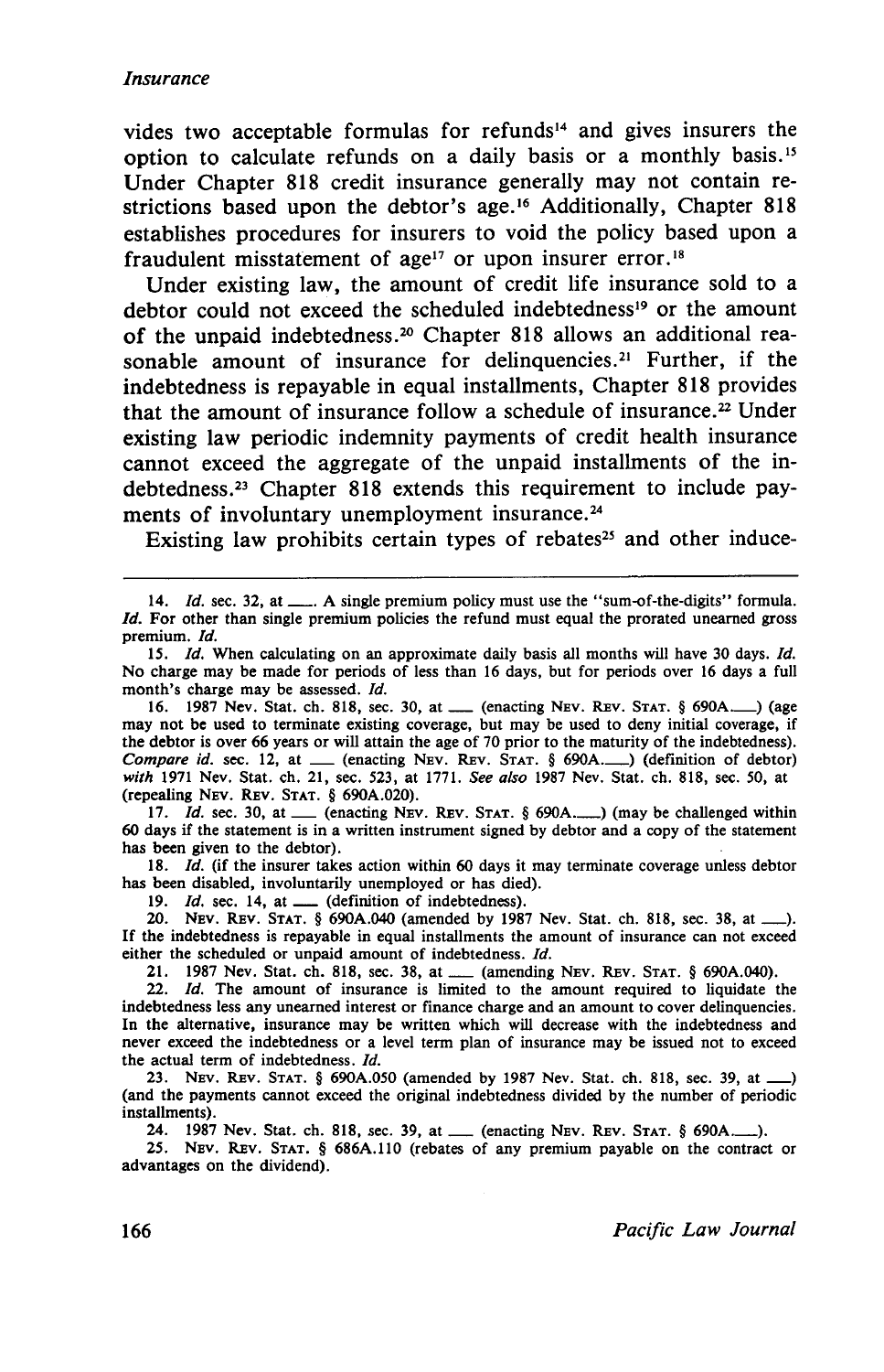ments. 26 Chapter 818 adds to the list of prohibited inducements the use of compensating balances or accounts of special deposits<sup>27</sup> in connection with a program of health insurance. 28 Furthermore, Chapter 818 prohibits an authorized insurer from transferring by reinsurance or other means, credit insurance<sup>29</sup> to an unauthorized insurer in the absense of enumerated conditions. 30 Existing law restricts the purview of credit insurance law to loans or credit transactions with a maximum duration of ten years. 31 Chapter 818 expands the restriction to include loans or credit transactons with a maximum duration of fifteen years. 32 Existing law also regulates the forms in which individual and group credit life and credit heath insurance can be issued. 33 Chapter 818 redefines the forms in which credit insurance may be issued.<sup>34</sup>

Chapter 818 requires insurers to compile yearly statistics<sup>35</sup> for each type of credit insurance issued, direct insurance and reinsurance assumed. 36 In addition, Chapter 818 also requires insurers to conduct

27. 1987 Nev. Stat. ch. 818, sec. 23, at \_\_ (enacting NEV. REV. STAT. 690A........) (definition of compensating balances or accounts for special deposits).

28. *!d.* 

30.  $Id.$  sec. 33, at  $\frac{1}{1}$ . The transfer may be made if the unauthorized insurer maintains a sufficient amount of security on deposit with the commissioner, files an annual statement with the commissioner, maintains reserves on its credit insurance business, agrees to examinations conducted by the commissioner, complies with the commissioners standards, does not hold or issue types of stock which pays dividends based upon four enumerated classes of businesses, and values its assets in accordance with Nevada Revised Statutes section 681B.050 which requires insurers to maintain reserves equal to all losses and claims incurred computed by requirements prescribed by the commissioner. *ld.* Foreign insurers who do not meet these conditions may continue in business until 3 months after a 10% change in the ownership of its stock or until January 1, 1994. *Id.* sec. 34, at .

31. NEv. REv. STAT. § 690A.OIO (amended by 1987 Nev. Stat. ch. 818, sec. 36, at\_),

31. NEV. REV. STAT. § 690A.010 (amended by 198/ Nev. Stat. ch. 818, sec. 36, at \_\_\_\_).<br>32. 1987 Nev. Stat. ch. 818, sec. 36, at \_\_\_ (amending NEv. REv. STAT. § 690A.010).<br>33. 1971 Nev. Stat. ch. 21, sec. 524, at 1772 (amen

37, at \_) (individual health insurance on a term plan or disability provisions in individual policies of credit life insurance, group policies of life insurance on a term plan or disability benefit provisions in group credit life insurance policies).

34. 1987 Nev. Stat. ch. 818, sec. 37, at \_\_ (amending NEV. REV. STAT. § 690A.030). Credit insurance may only be issued as individual policies insured to debtors, or group policies of insurance issued to creditors who provide certificates of insurance to individual debtors. These may also include credit life insurance, including accidental dismemberment, credit disability insurance and involuntary unemployment insurance. *ld.* 

35. *Id.* sec. 22, at <sub>\_\_</sub> (policy year for group policies and calender year for individual policy).

36. *ld.* Statistics must be compiled on the following twelve topics: (1) Gross premiums earned; (2) refunds on terminated insurance; (3) increases in reserves for unearned premiums; (4) earned premiums; (5) claims paid; (6) claim reserve increases; (7) claims incurred; (8) reserve increases (except for unearned premiums and claims); (9) commissions allowed; (10) fees and

<sup>26.</sup> *Id.* (return of profits, stocks, bonds).

<sup>29.</sup> *Id.* sec. 33, at \_\_ (defined for purposes of this section as a substantial portion of the risk, all of one or more kinds of credit insurance produced by one or more agents, agencies or creditors, or all the credit insurance written in one geographical area).